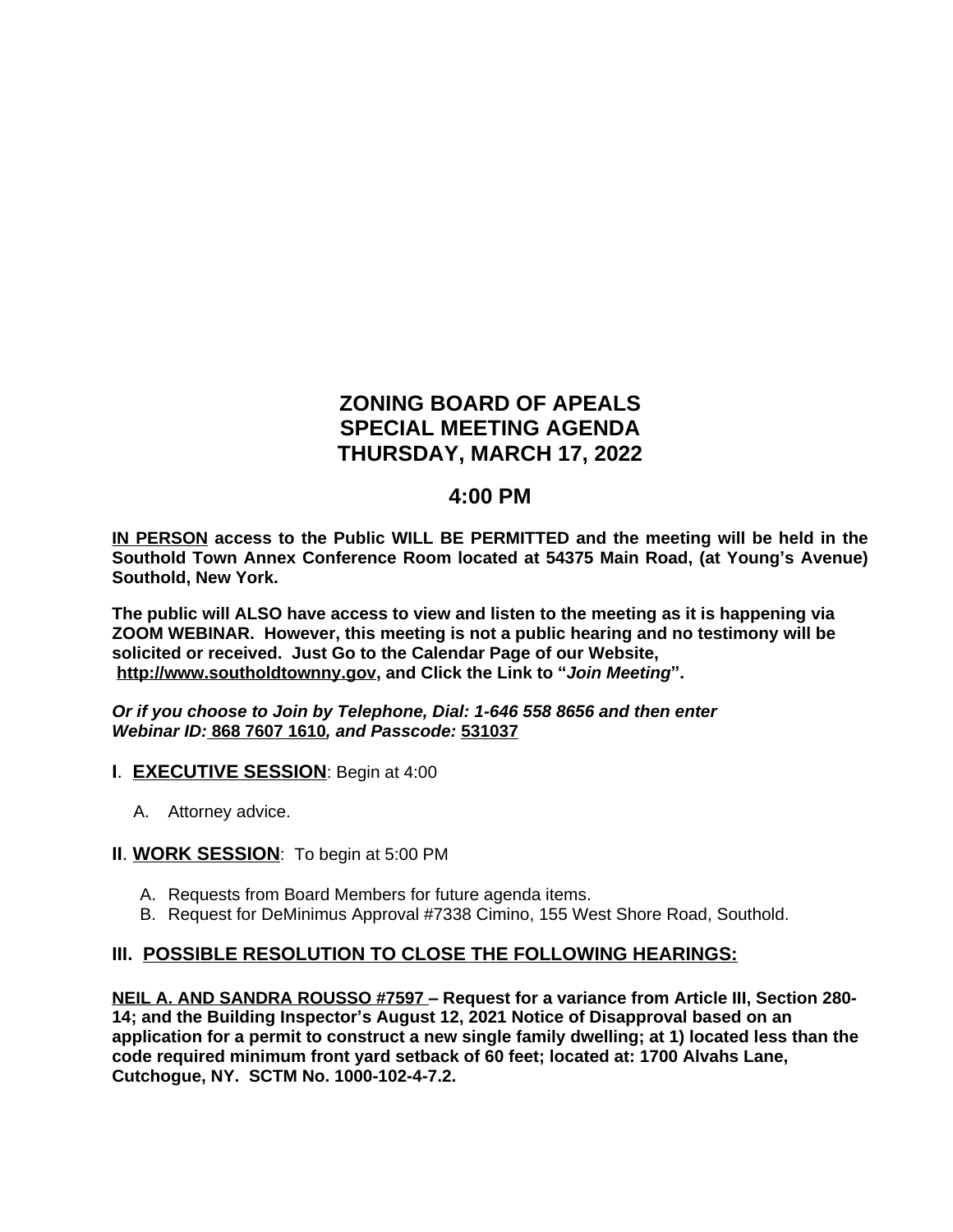# **IV. DELIBERATIONS/POSSIBLE DECISIONS/RESOLUTIONS:**

**FREDERIC C. SCOFIELD, JR. (GRANTOR REV. INTERVIVO TRUST) #7588 – Request for a variance from Article XXIII, Section 280-124; and the Building Inspector's August 19, 2021 Notice of Disapproval based on an application for a permit to construct additions and alterations to a single family dwelling; at 1) located less than the code required minimum secondary front yard setback of 20 feet; located at: 2355 Village Lane, Orient, NY. SCTM No. 1000-26-1-13.** 

**SHEENA ACHARYA AND ADRIAN SAPOLLNIK #7599 – Request for variances from Article XXII, Section 280-116A(1); Article XXIII, Section 280-124; and the Building Inspector's October 1, 2021, Amended October 14, 2021 Notice of Disapproval based on an application for a permit to construct additions and alterations to an existing single family dwelling and install a gunite spa/hot tub; at 1) dwelling located less than the code required minimum front yard setback of 40 feet; 2) more than the code permitted maximum lot coverage of 20%; 3) spa is located less than the code required 100 feet from the top of the bluff; located at: 645 Glen Court, (Adj. to the Long Island Sound) Cutchogue, NY. SCTM No. 1000-83-1-7.** 

**JOHN AND BETH WITTENBERG #7596 – Request for a variance from Article III, Section 280- 15; and the Building Inspector's September 30, 2021 Notice of Disapproval based on an application for a permit to construct an accessory in-ground swimming pool; at 1) located in other than the code permitted rear yard; located at: 3608 Old North Road, Southold, NY. SCTM No. 1000-55-2-25.5.**

**SHANNON HOLDINGS II, LLC #7600 – Request for a variance from Article IV, Section 280-18; and the Building Inspector's September 21 2021, Notice of Disapproval based on an application for a permit to construct additions and alterations to an existing single family dwelling 1) located less than the code required minimum side yard setback of 15 feet; located at: 34685 NYS Route 25, Orient, NY. SCTM No. 1000-19-2-6.1.** 

**KATHLEEN M. BECKER LIVING TRUST #7601 – Request for a variance from Article XXIII, Section 280-124; and the Building Inspector's August 25, 2021 Notice of Disapproval based on an application for a permit to construct additions and alterations to an existing single family dwelling 1) located less than the code required minimum rear yard setback of 35 feet; located at: 154 King Street, (Adj. to Orient Harbor) Orient, NY. SCTM No. 1000-26-2-3.** 

**GLENN AND MARGARET SOLOMON #7602 – Request for variances from Article XXIII, Section 280-124; and the Building Inspector's October 15, 2021 Notice of Disapproval based on an application for a permit to rebuild an existing single family dwelling destroyed by fire; 1) located less than the code required minimum secondary front yard setback of 25 feet; 2) located less than the code required minimum rear yard setback of 50 feet; located at: 358 Ark Hill Road (Private Road off of East End Road), Fishers Island, NY. SCTM No. 1000-9-1-4.**

**W. JONATHAN FABB/WJF FARMS, LLC #7604 – Request for a variance from Article III, Section 280-14; and the Building Inspector's November 1, 2021 Notice of Disapproval based on an application for a permit to construct an agricultural pole barn/shed at; 1) shed located less than the code required minimum side yard setback of 10 feet; located at: 12595 Oregon Road, Cutchogue, NY. SCTM No. 1000-83-2-12.7.**